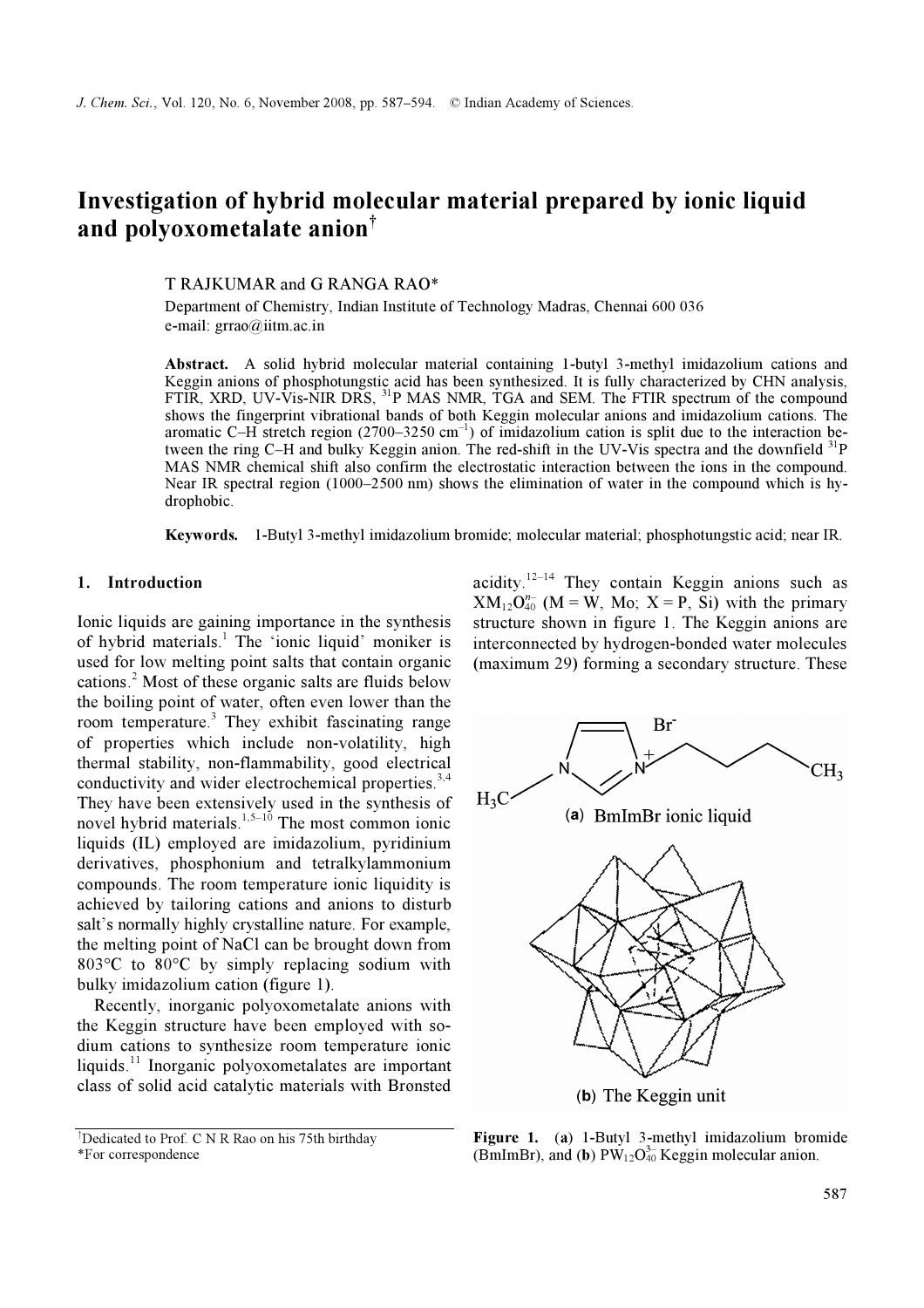large metal oxide framework anions (size  $\sim$  1 nm) can react with variety of ionic liquids to form new ionic liquids<sup>7,11</sup> and the corresponding organicinorganic hybrid molecular materials.<sup>9,10</sup> The molecular materials containing organic cations bonded with bulky Keggin anions can find applications, for example, in photochromism<sup>15</sup> and electrochemical systems.<sup>16,17,18</sup> In this paper, we report the synthesis and characterization of molecular hybrid compound based on imidazolium cation and polyoxometalate Keggin anion. The molecular nature, morphology and thermal stability of the hybrid compound are examined by PXRD, TGA, FTIR, UV-Vis-NIR DRS, <sup>31</sup>P MAS NMR and SEM.

#### 2. Experimental

## 2.1 Synthesis of 1-butyl 3-methyl imidazolium bromide (BmImBr) ionic liquid

All the starting materials were obtained from M/s Fluka and used as received. The ionic liquid, 1-butyl 3-methyl imidazolium bromide, was synthesized in the laboratory using reported procedure.<sup>19</sup> The IL was prepared by taking  $1:1$  mole ratio of 1-methyl imidazole and 1-bromobutane. In a typical preparation, 33⋅29 g of liquid 1-bromobutane was added to 20 g of liquid 1-methyl imidazole in a round bottomed flask fitted with reflux condenser under stirring conditions at 80°C for 24 h. The top phase of the two phases formed contains unreacted starting material which can be removed by washing twice with ethyl acetate. This also ensures the removal of the unreacted material in the bottom phase containing IL product. The yellowish IL product of BmImBr liquid was further heated to 50°C to eliminate any dissolved ethyl acetate solvent and its formation was confirmed by IR,  $^{1}$ H and  $^{13}$ C NMR.<sup>20</sup>

## 2.2 Synthesis of 1-butyl 3-methyl imidazolium phosphotungstate

For the synthesis of 1-butyl 3-methyl imidazolium phosphotungstate salt, 1-butyl 3-methyl imidazolium bromide ionic liquid and aqueous solution of phosphotungstic acid  $(H_3PW_{12}O_{40}nH_2O)$  were taken in 3 : 1 mole ratio in order to prepare one mole of 1 butyl 3-methyl imidazolium phosphotungstate. 3 g of 1-butyl 3-methyl imidazolium bromide was added drop-wise to the solution containing 14⋅3 g of phosphotungstic acid (PWA) under constant stirring at room temperature. The white precipitate obtained (product in scheme 1) was washed with distilled water until bromine free  $(AgNO<sub>3</sub> test)$  and dried overnight at 80°C.

 The CHN analysis of the white colour solid shows that one mole of Keggin anions of  $PW_{12}O_{40}^{3-}$  react with 3 moles of 1-butyl 3-methyl imidazolium cations to form the hybrid molecular material (scheme 1). The product dissolves in DMSO but not in water.

#### 2.3 Characterization

All samples were analysed by X-ray diffraction employing Shimadzu XD-D1 diffractometer using  $\text{CuK}_{\alpha}$ radiation ( $\lambda$  = 1⋅5418 Å). The IR spectra of different samples (as KBr pellets) were recorded using Perkin– Elmer infrared spectrometer with a resolution of  $4 \text{ cm}^{-1}$ , in the range of  $400-4000 \text{ cm}^{-1}$ . Thermo gravimetric analysis (TGA) of IL-PWA hybrid material was conducted in pure N2 gas (30 ml per minute) at a heating rate of 20°C per min on a Perkin-Elmer TGA-7 instrument.

 The UV–Vis–NIR spectra were recorded in diffuse reflectance mode on Jasco V-570 UV-Vis NIR spectrophotometer equipped with an integrating sphere in the spectral range of 200–2500 nm. The spectra



Scheme 1.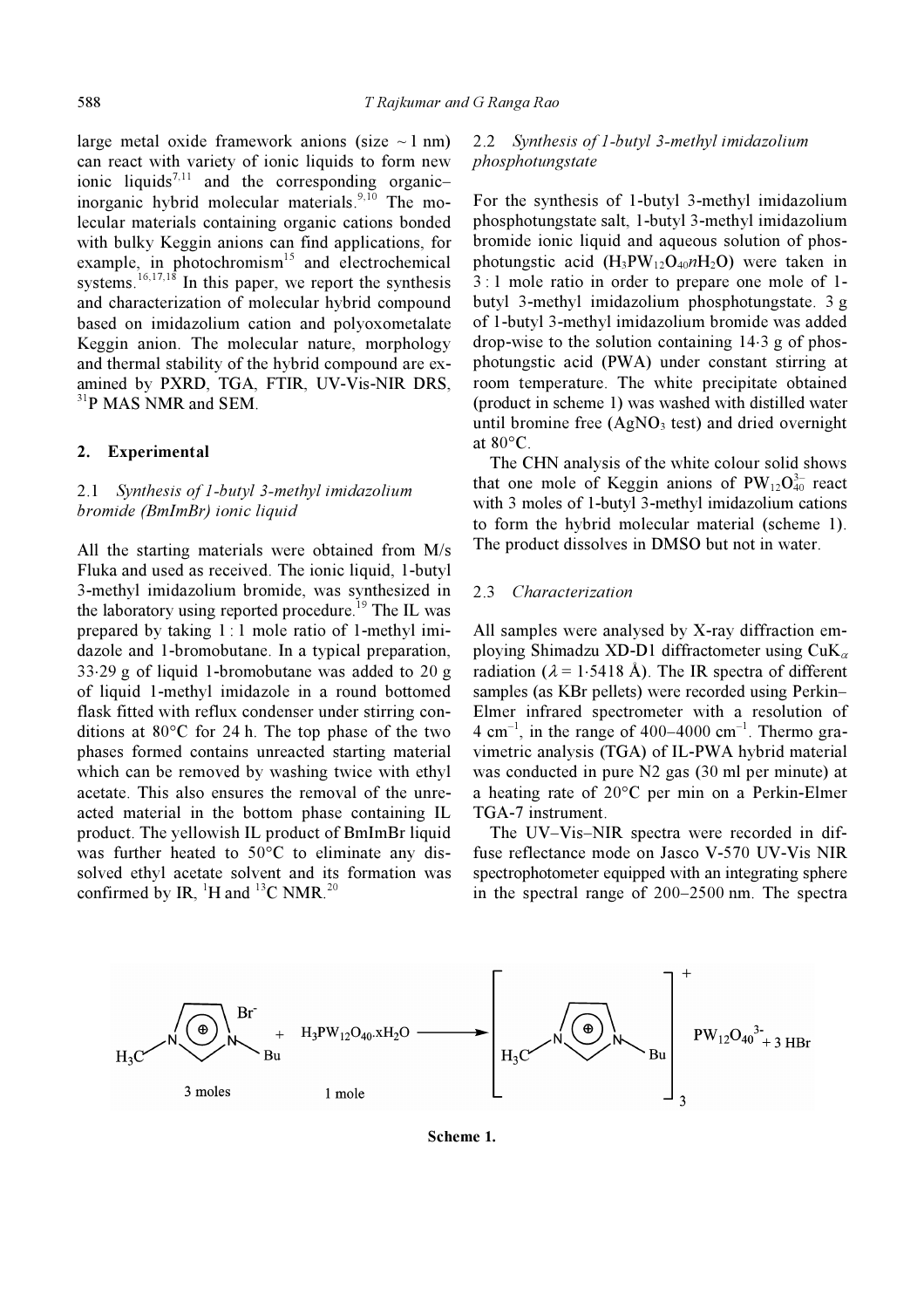are presented as Kubelka–Munk function (F(R)) versus incident photon wavelength. Scanning electron microscopy (SEM) images were taken using a FEI Quanta 200 microscope operating at 30 kV. The sample powders were deposited on a carbon tape before mounting on a sample holder.

 The <sup>31</sup>P MAS NMR spectra of PWA and IL-PWA hybrid material were recorded using Bruker Avance 400 spectrometer at resonance frequency of 161⋅97 MHz for <sup>31</sup>P nuclei with Bruker CP MAS probe and the chemical shifts are reported in ppm ( $\delta$ ) relative to external 85 wt% H<sub>3</sub>PO<sub>4</sub>. The <sup>31</sup>P MAS NMR spectra were recorded with a sample spinning rate of 8 kHz, and the delay between two pulses was 2 s for relaxation of the  $31P$  nuclei.

## 3. Results and discussion

#### 3.1 Powder XRD study

In this work, we have substituted bulky anion  $PW_{12}O_{40}^{3-}$  in place of Br<sup>-</sup> in the imidazolium based ionic liquid template. The pairing of Keggin anion with imidazolium cation has lead to the formation of organic–inorganic hybrid molecular solid. The formula estimated from the C–H–N elemental analysis of the sample is  $C_{24.90}H_{41.93}N_{6.23}PW_{12}O_{40}$  which gives an empirical structure of  $[(C_{8+x}N_2H_{15-y})_3][PW_{12}O_{40}]$ . The surface area of this white colour non-porous solid is  $2.8 \text{ m}^2 \text{ g}^{-1}$ . Figure 2 shows the powder X-ray diffraction (PXRD) pattern of pure hydrated phosphotungstic acid and 1-butyl 3-methyl imidazolium phosphotungstate hybrid material,  $[BmIm]_3[PW_12O_{40}]$ . The phosphotungstic acid undergoes structural transformation where three acidic protons and most of the  $H_2O$  molecules are replaced by three 1-butyl 3methyl imidazolium cations. The PXRD pattern of  $[BmIm]_3[PW_{12}O_{40}]$  hybrid material is quite complex and reveals different structure compared to pure PWA salt. The PXRD pattern suggests that the phosphotungstic acid secondary structure is modified by the 1-butyl 3-methyl imidazolium cations since most of the sandwiched water molecules in the form of  $H_3O^+$  and  $H_5O_2^+$  interacting with Keggin polyanions by hydrogen bonding are lost.<sup>12</sup> This type of host–guest interactions are known to bring about the structural transformations which are detected by powder X-ray diffraction.<sup>21</sup> The intense peak at  $2\theta = 9.4$  in the PXRD pattern seems to indicate that the compound may have layered type of structure.

#### 3.2 FTIR study

The FTIR spectra are quite useful to find structural and bonding changes in the Keggin unit present in 1 butyl 3-methyl imidazolium phosphotungstate hybrid material,  $[\text{BmIm}]_3[\text{PW}_{12}\text{O}_{40}]$ . The parent  $\text{PW}_{12}\text{O}_{40}^{3-}$ Keggin structure shows characteristic P–O stretching (~1083 cm<sup>-1</sup>), W–O<sub>terminal</sub> stretching (~987 cm<sup>-1</sup>), stretching of  $W-O<sub>c</sub>-W$  inter bridges between cornersharing  $WO_6$  octahedra (~891 cm<sup>-1</sup>), stretching of  $W-O<sub>e</sub>-W$  intra bridges between edge-sharing  $WO<sub>6</sub> octahedra (~815 cm<sup>-1</sup>)$  and P–O bending  $(596 \text{ cm}^{-1})$ .<sup>13,14,22</sup> In figure 3, the IR spectrum of IL-PWA is compared with the IR spectra of parent BmImBr and  $H_3PW_{12}O_{40}nH_2O$ . The five prominent IR features due to  $PW_{12}O_{40}^{3-}$  ion cluster in the hybrid material are clearly marked in the stretching region of  $475-1120$  cm<sup>-1</sup> indicating that the primary Keggin structure is intact in the 1-butyl 3-methyl imidazolium phosphotungstate material. As reported by



**Figure 2.** Powder XRD pattern of (a)  $H_3PW_12O_40nH_2O$ , and (b)  $[BmIm]_3[PW_{12}O_{40}]$  hybrid molecular material.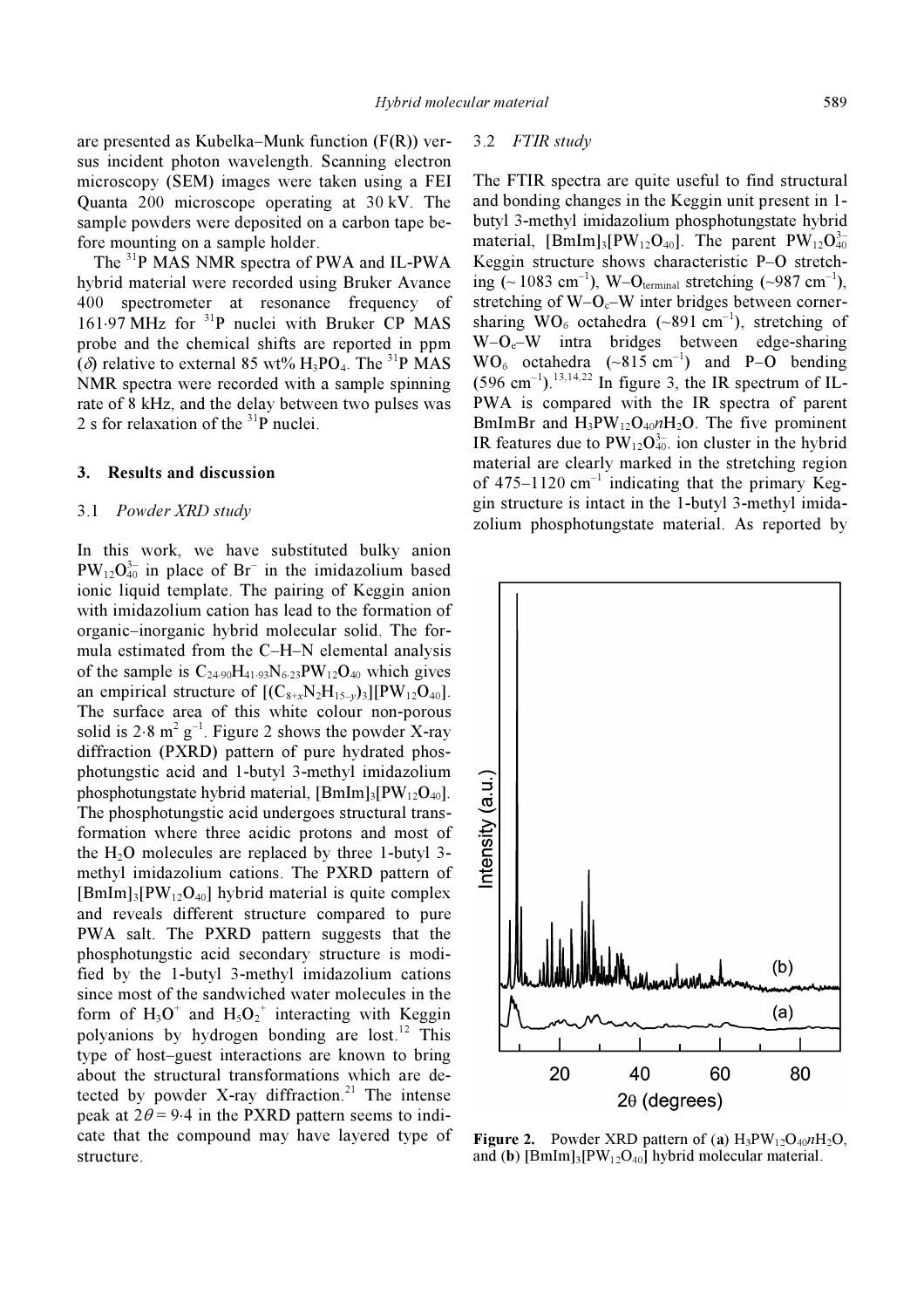

Figure 3. FTIR spectra of (a) 1-butyl 3-methyl imidazolium bromide (BmImBr) ionic liquid, (b)  $H_3PW_{12}O_{40}nH_2O$ , and (c)  $[BmIm]_3[PW_{12}O_{40}]$  hybrid molecular material.

**Table 1.** IR data of BmImBr,  $H_3PW_{12}O_{40}nH_2O$  and  $[BmIm]_3[PW_{12}O_{40}]$  hybrid molecular material.

| Wavenumber $(cm^{-1})$ |            |                              |                                            |
|------------------------|------------|------------------------------|--------------------------------------------|
| BmImBr                 | <b>PWA</b> | $[BmIm]_3[PW_{12}O_{40}]$    | Vibration mode                             |
| 3450                   | 3450       |                              | Water in the material                      |
| 3146, 3090             |            | 3163, 3146, 3125, 3114, 3095 | Imidazole ring $v$ (C-H)                   |
| 2960, 2936, 2874       |            | 2960, 2936, 2874             | Aliphatic $v$ (C-H)                        |
| 1630                   | 1630       |                              | $O-H$ bending                              |
| 1570, 1563             |            | 1570, 1563                   | Imidazole – $\nu$ (ring)                   |
| 1168                   |            | 1165                         | Imidazole $H-C-C$ and $H-C-N$ bending      |
|                        | 1080       | 1080                         | $v(P-O)$                                   |
|                        | 987        | 980                          | $V(W = O_{\text{ter}})$                    |
|                        | 886        | 892                          | $V(W-Oc-W)$                                |
|                        | 810        | 807                          | $V(W-O_e-W)$                               |
| 840                    |            |                              | In-plane imidazole ring bending            |
| 752                    |            |                              | Out-of-plane C-H bending of imidazole ring |
| 650                    |            | 620, 624                     | Imidazole $C_2-N_1-C_5$ bending            |

Wu et  $al^{20}$  BmIm<sup>+</sup> cation can be identified by the spectral features in the regions of  $550-700$  cm<sup>-1</sup>,  $1130-$ 1800 cm<sup>-1</sup>, 2800–3200 cm<sup>-1</sup> and 3200–3800 cm<sup>-1</sup> of the molecular compound (compare spectra (c) with (a) in figure 3). The IR peak assignments for the hybrid material containing 1-butyl 3-methyl imidazolium cations and  $PW_{12}O_{40}^{3-}$  Keggin anions are given in table 1. The IR analysis clearly shows that

the basic structure and geometry of Keggin anion entrapped in the BmIm<sup>+</sup> cations are preserved in the hybrid molecular material but the water content  $(3450 \text{ cm}^{-1})$  is reduced significantly.<sup>20</sup>

 A closer examination of IR spectra in the imidazolium ring C–H stretch  $(3000-3250 \text{ cm}^{-1})$  and imidazolium ring stretch  $(1500-1620 \text{ cm}^{-1})$  in figure 4 reveals that there is a strong electrostatic interaction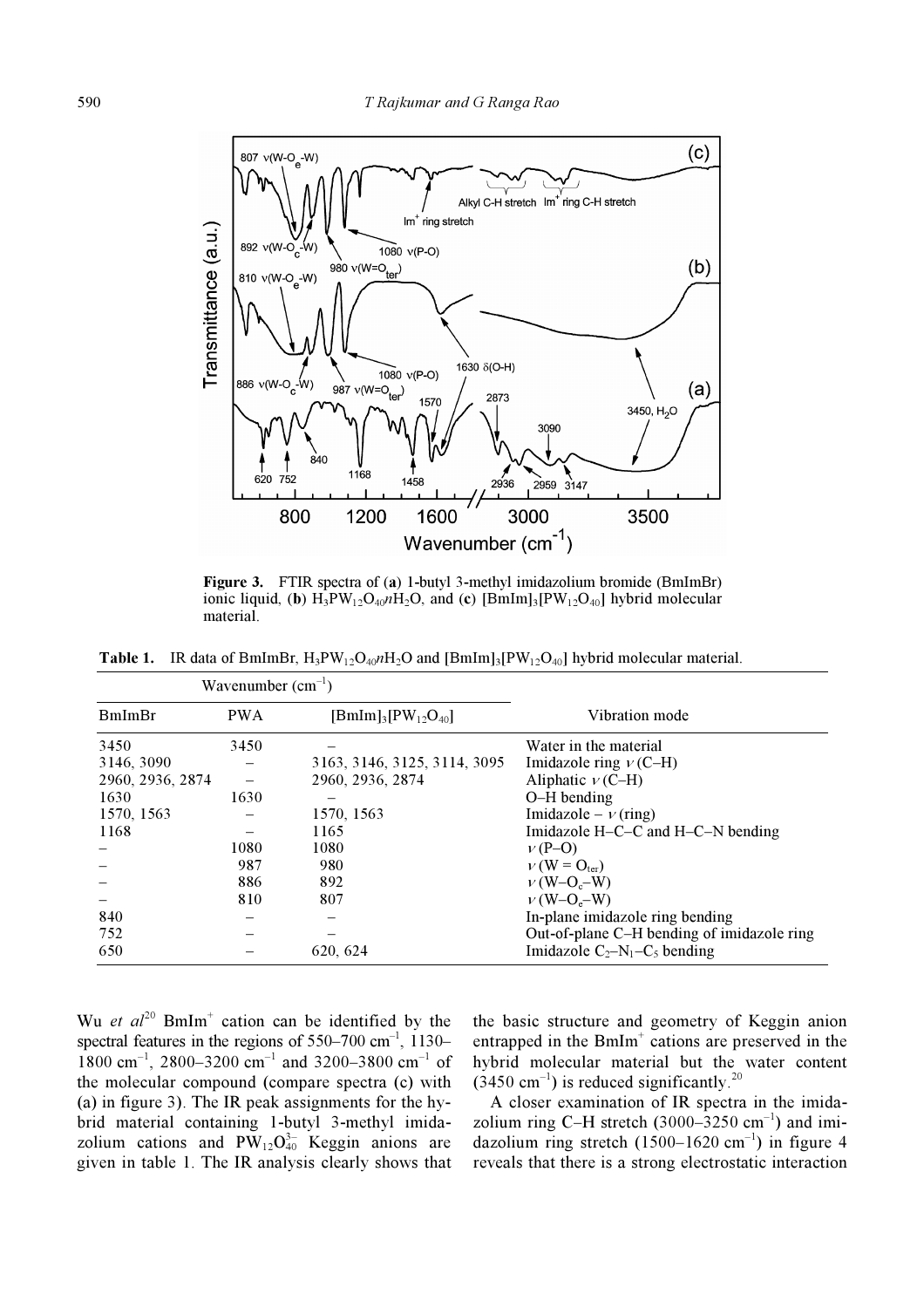between BmIm<sup>+</sup> cation and large Keggin anion. Due to this interaction, the two C–H stretching peaks of the imidazolium ring in BmImBr are split into five vibrational peaks in the  $[BmIm]_3$   $[PW_{12}O_{40}]$  hybrid molecular salt. The imidazolium ring vibration is also split with intensity variations (figure 3c). The origin of such C–H split is clearly attributed to specific interaction of BmIm cation with bulky Keggin anion.<sup>9,10</sup> This type of interactions leading to  $\overline{C}-H$ split have been reported in ionic compounds such as  $\text{MPIm}^{\dagger} \text{I}_{x}^{\text{-}23-25}$ 

#### 3.3 TG analysis

The thermogravimetric behaviour of 1-butyl 3 methyl imidazolium phosphotungstate hybrid material is shown in figure 5. The TGA curve indicates weight loss regions at (i) 140 to  $250^{\circ}$ C, (ii) 250 to 420 $\rm{^{\circ}C}$ , (iii) above 420 $\rm{^{\circ}C}$ . The initial low temperature TG loss is due to small amounts of water present in the sample. The weight loss observed between 250 to 420°C is primarily due to the beginning of the decomposition of BmIm organic moiety. The pure



Figure 4. The C–H stretch region of (a) 1-butyl 3 methyl imidazolium bromide ionic liquid, (b)  $[BmIm]_3$  $[PW<sub>12</sub>O<sub>40</sub>]$  hybrid molecular material.

PWA is known to decompose at  $550^{\circ}C$ , <sup>14</sup> and the weight loss in TGA curve above 420°C indicates a shift in the decomposition temperature of the Keggin ions attached to imidazolium rings. The rapid weight loss above 420°C is mainly due to the decomposition of Keggin units to  $WO_3$  and  $P_2O_5$ . The thermal stability and also the Bronsted acidity of the Keggin units have been affected due to their interaction with BmIm<sup>+</sup> moieties in the molecular hybrid material.

## 3.4 UV-Vis DRS and  ${}^{31}P$  MAS NMR studies

The UV-Vis DR spectra of IL-PWA hybrid material recorded using integrating sphere are shown in figure 6. The heteropolyacids in their non-reduced form are generally characterized by oxygen-to-metal  $(0 \rightarrow M)$  charge transfer bands which appear in the UV region below  $400 \text{ nm}^{9,10,14,15,26}$  When hybrid materials based on heteropolyacids are irradiated with UV light, electrons are excited from the lowenergy electronic states (mainly oxygen  $2p$  orbitals in heteropoly anions) to the high-energy states (mainly metal  $d$  orbitals). The electronic spectroscopy study of the phosphotungstic acid  $(H_3PW_{12}O_{40}nH_2O)$ shows three absorption bands at 220, 260 and 310 nm due to charge transfer transitions in the Keggin units (figure 6a) while BmImBr ionic liquid does not show any electronic transitions in the region (figure 6b). The absorption band at 220 nm is most likely to



**Figure 5.** TGA of  $[BmIm]_3[PW_{12}O_{40}]$  hybrid molecular material.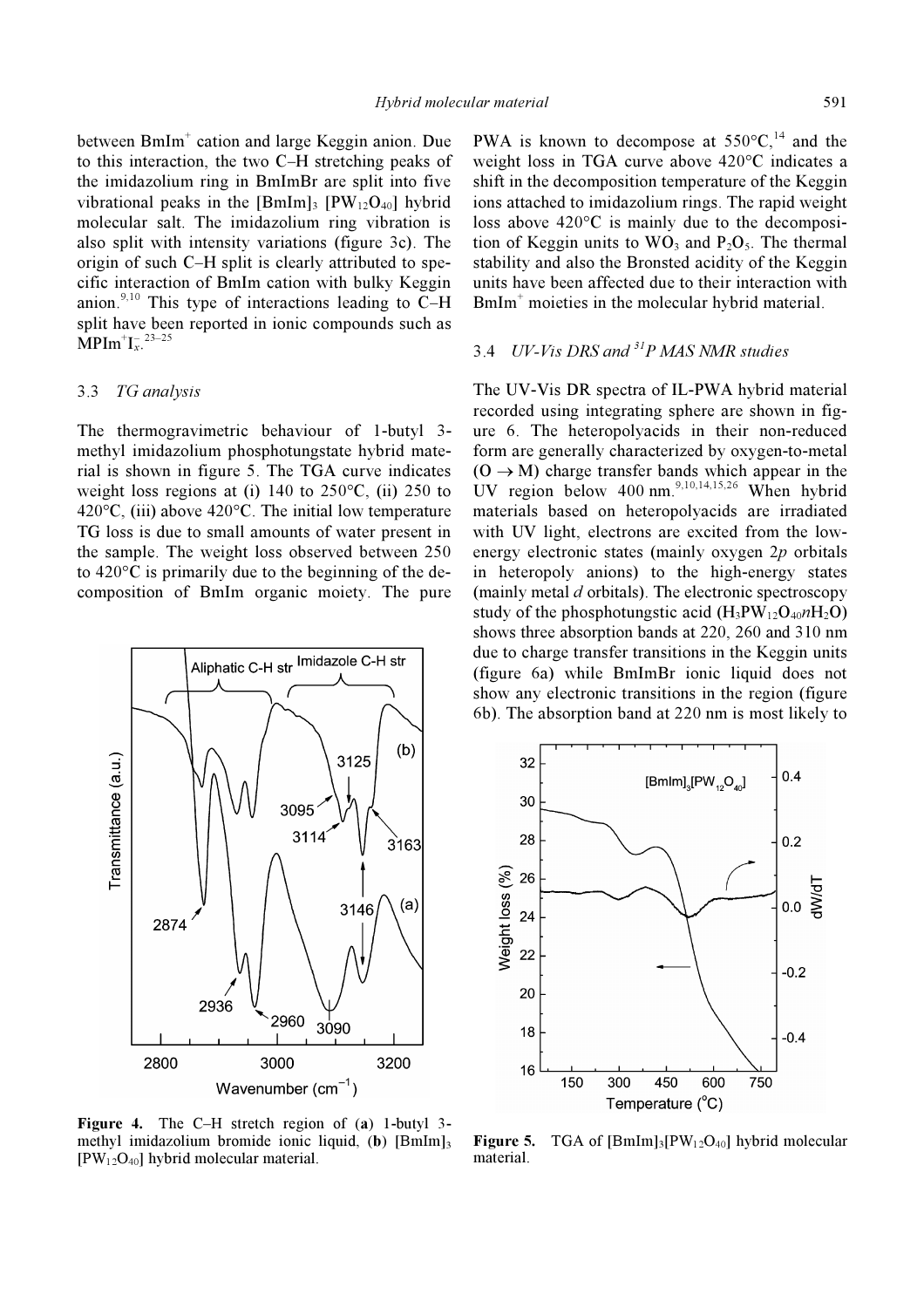be due to  $O \rightarrow P$  transition. The other two absorption bands correspond to the ligand to metal charge transfer  $(O^{2-} \rightarrow W^{6+})$  in the Keggin units, and interpreted as charge transfer absorptions where W atoms are located in  $W$ – $O_e$ – $W$  intra bridges between edgesharing  $WO_6$  octahedra (260 nm), and  $W-O_6-W$  inter bridges between corner-sharing  $WO_6$  octahedra  $(310 \text{ nm})$ .<sup>14</sup> However, in the IL-PWA hybrid material the transition at 311 nm is shifted to 295 nm while the other two transitions remain at the same energy (figure 6c). This provides an evidence for the intermolecular electronic interactions between the 1 butyl 3-methyl imidazolium cations and the Keggin anion. There are no additional transitions seen in the DR spectrum of 1-butyl 3-methyl imidazolium phosphotungstate hybrid material since the compound is white, like its parent compound  $H_3PW_{12}O_{40}nH_2O$ .

Figure 7 shows the  $31P$  MAS NMR spectra of phosphotungstic acid and its hybrid material formed with ionic liquid. As reported, pure phosphotungstic acid shows a sharp and symmetric resonance peak at –15⋅1 ppm characteristic of phosphorous in the tetrahedral position of the Keggin unit.<sup>12–14</sup> This resonance peak has been shifted to –11⋅5 ppm in the IL-PWA hybrid material which is again a clear indication of strong interaction between 1-butyl 3-methyl imidazolium cation and Keggin anions in the compound. The  $3^{31}P$  chemical shift is consistent with the UV-Vis DRS result discussed earlier. However, the downfield shift in <sup>31</sup>P MAS NMR of phosphotungstic acid can also occur due to the loss of water molecules from bulk material.<sup>12</sup> This aspect is discerned clearly in near IR study in the next section.

#### 3.5 Near IR study and SEM study

Near IR spectroscopy is used to detect water content in  $H_3PW_{12}O_{40}nH_2O$  and IL-PWA hybrid material by studying overtones and combination bands of the fundamental stretching frequencies of  $H_2O$ <sup>9,10,27,28</sup> The near IR spectra of parent  $H_3PW_{12}O_{40}nH_2O$  and the IL-PWA hybrid materials are recorded by diffuse reflectance mode in the range of 1200 to 2500 nm, which are shown in figure 8. The three prominent bands observed at 1462, 1956 and 2252 nm in the near IR spectrum show the presence of water and hydroxyl groups in  $H_3PW_{12}O_{40}nH_2O$ . These bands are attributable to the first overtone of hydroxyl groups,  $(2v_{O-H})$ , combination band corresponding to hydroxyl stretching and bending,  $(v_{O-H} + \delta_{H_2O})$ , and



**Figure 6.** UV-Vis DR spectra of (a)  $H_3PW_{12}O_{40}nH_2O$ , (b) BmImBr solution, and (c)  $[BmIm]_3[PW_{12}O_{40}]$  hybrid molecular material.



Figure 7. <sup>31</sup>P MAS NMR spectra of (a)  $H_3PW_{12}O_{40}n$ H<sub>2</sub>O, and (b)  $[BmIm]_3[PW_{12}O_{40}]$  hybrid molecular material.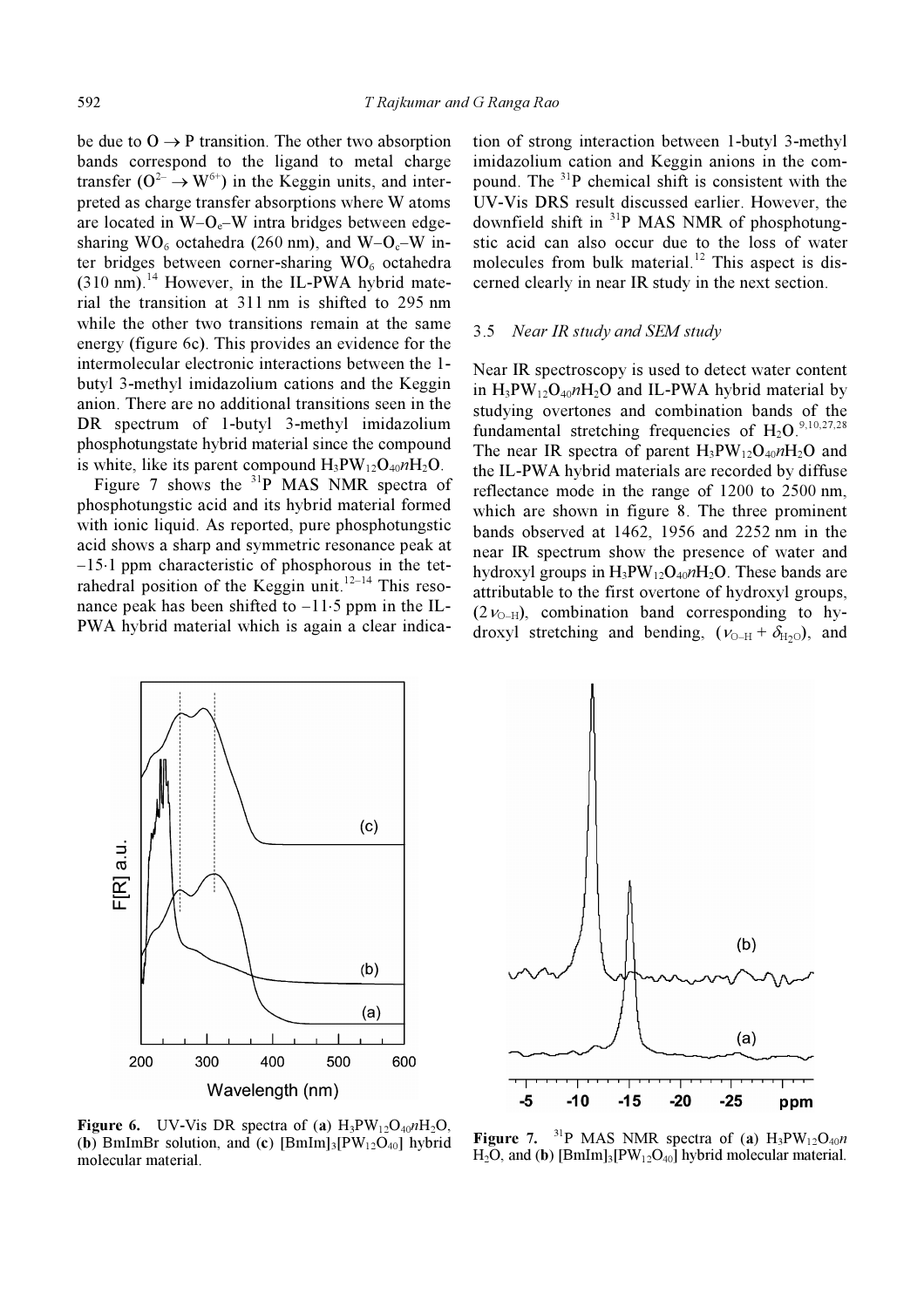combination band of ( $v_{O-H} + \delta_{O-H}$ ) vibrational modes, respectively. All these characteristic overtones and combination bands due to  $H<sub>2</sub>O$  are absent in the IL-



**Figure 8.** Near IR spectra of (a)  $H_3PW_{12}O_{40}nH_2O$ , and (b)  $[BmIm]_3[PW_{12}O_{40}]$  hybrid molecular material.



**Figure 9.** SEM image of  $\text{[BmIm]}_3\text{[PW]}_2\text{O}_{40}$  hybrid molecular material.

PWA hybrid material (figure 8b). The characteristic IR peak at  $1620 \text{ cm}^{-1}$  due to water is also very weak in the IR spectrum of the hybrid material (figure 3c). This confirms the elimination of water molecules associated with PWA when reacted with the BmIm cations forming the IL-PWA hybrid molecular material.

 The morphgology of the hybrid material has been studied by SEM and the image obtained for 1-butyl 3-methyl imidazolium phosphotungstate hybrid material at  $2500 \times$  magnification is shown in figure 9. The SEM topography of the powder reveals clusters of irregular shape and thread-like particles of about micron size present in the sample.

## 4. Conclusions

The  $[BmIm]_3[PW_{12}O_{40}]$  hybrid material formed by the reaction between 1-butyl 3-methyl imidazolium bromide ionic liquid and phosphotungstic acid has been fully investigated. This is a solid material with melting point  $~100^{\circ}$ C. IR spectrum shows the presence of both 1-butyl 3-methyl imidazolium cations and Keggin anions. The spectral shifts in UV-Vis DRS and <sup>31</sup>P MAS NMR, and the ring C–H split in IR confirm strong interactions between the organic moiety and the Keggin species in the material. The hybrid material is hydrophobic and has no water content as determined by the near IR spectra.

## Acknowledgment

We thank the Defence Research and Development Organisation (DRDO), New Delhi, for the research grant No.ERIP/ER/0300231/M/01/791.

#### References

- 1. Rao C N R, Cheetham A K and Thirumurugan A 2008 J. Phys.: Condens. Matter. 20 083202
- 2. Wilkes J S 2002 Green Chem. 4 73
- 3. Seddon K R 1997 J. Chem. Tech. Biotechnol. 68 351
- 4. Endres F and Abedin S Z E 2006 Phys. Chem. Chem. Phys. 8 2101
- 5. Nakashima T and Kimizuka N 2003 J. Am. Chem. Soc. 125 6386
- 6. Lee B, Luo H, Yuan C Y, Lin J S and Dai S 2004 Chem. Commun. 240
- 7. Rickert P G, Antonio M R, Firestone M A, Kubatko K A, Szreder T, Wishart J F and Dietz M L 2007 J. Phys. Chem. **B111** 4685
- 8. Dong W S, Li M Y, Liu C, Lin F and Liu Z 2008 J. Colloid Interface Sci. 319 115